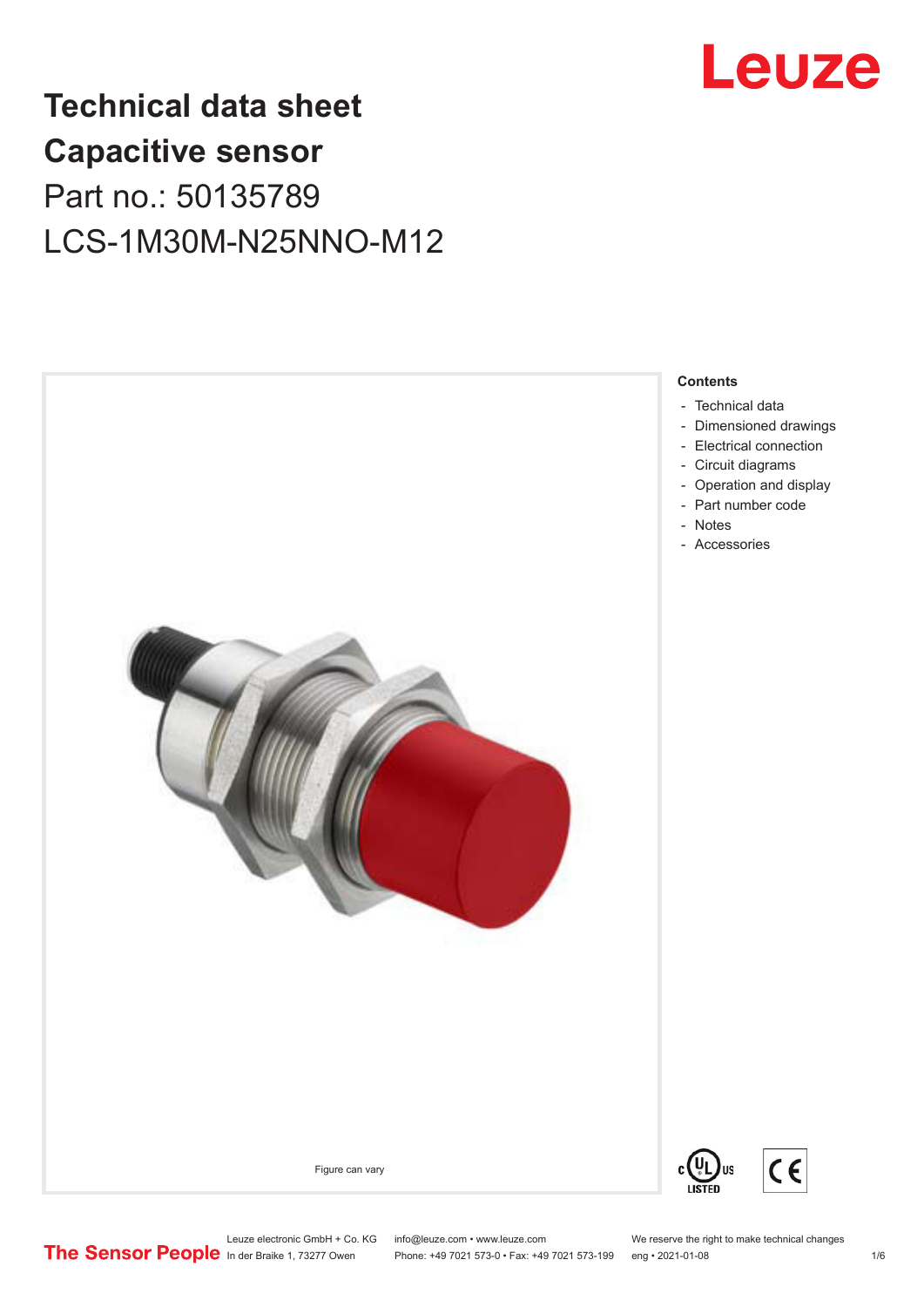#### <span id="page-1-0"></span>**Technical data**

# Leuze

#### **Basic data**

| LCS-1<br>Series<br>$125$ mm<br>Switching distance S <sub>n</sub><br><b>Assured switching distance</b><br>25 mm<br><b>Electrical data</b><br><b>Protective circuit</b><br>Polarity reversal protection<br>Short circuit protected<br>Performance data<br>10  30 V, DC<br>Supply voltage $U_{B}$<br><b>Residual ripple</b><br>0  10 %, From U <sub>p</sub><br>15 mA<br><b>Open-circuit current</b><br>20 %<br>Temperature drift, max. (in % of S.)<br>Repeatability, max. (in % of S,)<br>2%<br><b>Rated operating current</b><br>100 mA<br>Outputs<br>Number of digital switching outputs 1 Piece(s)<br><b>Switching outputs</b><br><b>Type</b><br>Digital switching output<br>DC<br>Voltage type<br><b>Switching output 1</b><br>Assignment<br>Connection 1, pin 2<br>Transistor, NPN<br><b>Switching element</b><br><b>Switching principle</b><br>NO (normally open)<br><b>Timing</b><br>100 Hz<br><b>Switching frequency</b><br><b>Connection</b><br><b>Number of connections</b><br>1 Piece(s)<br><b>Connection 1</b><br><b>Function</b><br>Signal OUT<br>Voltage supply<br><b>Type of connection</b><br>Connector<br><b>Thread size</b><br>M12<br>Male<br>Type<br><b>Material</b><br>Plastic<br>No. of pins<br>4 -pin<br>Encoding<br>A-coded<br><b>Mechanical data</b><br>Cylindrical<br>Design |
|-----------------------------------------------------------------------------------------------------------------------------------------------------------------------------------------------------------------------------------------------------------------------------------------------------------------------------------------------------------------------------------------------------------------------------------------------------------------------------------------------------------------------------------------------------------------------------------------------------------------------------------------------------------------------------------------------------------------------------------------------------------------------------------------------------------------------------------------------------------------------------------------------------------------------------------------------------------------------------------------------------------------------------------------------------------------------------------------------------------------------------------------------------------------------------------------------------------------------------------------------------------------------------------------------------|
|                                                                                                                                                                                                                                                                                                                                                                                                                                                                                                                                                                                                                                                                                                                                                                                                                                                                                                                                                                                                                                                                                                                                                                                                                                                                                                     |
|                                                                                                                                                                                                                                                                                                                                                                                                                                                                                                                                                                                                                                                                                                                                                                                                                                                                                                                                                                                                                                                                                                                                                                                                                                                                                                     |
|                                                                                                                                                                                                                                                                                                                                                                                                                                                                                                                                                                                                                                                                                                                                                                                                                                                                                                                                                                                                                                                                                                                                                                                                                                                                                                     |
|                                                                                                                                                                                                                                                                                                                                                                                                                                                                                                                                                                                                                                                                                                                                                                                                                                                                                                                                                                                                                                                                                                                                                                                                                                                                                                     |
|                                                                                                                                                                                                                                                                                                                                                                                                                                                                                                                                                                                                                                                                                                                                                                                                                                                                                                                                                                                                                                                                                                                                                                                                                                                                                                     |
|                                                                                                                                                                                                                                                                                                                                                                                                                                                                                                                                                                                                                                                                                                                                                                                                                                                                                                                                                                                                                                                                                                                                                                                                                                                                                                     |
|                                                                                                                                                                                                                                                                                                                                                                                                                                                                                                                                                                                                                                                                                                                                                                                                                                                                                                                                                                                                                                                                                                                                                                                                                                                                                                     |
|                                                                                                                                                                                                                                                                                                                                                                                                                                                                                                                                                                                                                                                                                                                                                                                                                                                                                                                                                                                                                                                                                                                                                                                                                                                                                                     |
|                                                                                                                                                                                                                                                                                                                                                                                                                                                                                                                                                                                                                                                                                                                                                                                                                                                                                                                                                                                                                                                                                                                                                                                                                                                                                                     |
|                                                                                                                                                                                                                                                                                                                                                                                                                                                                                                                                                                                                                                                                                                                                                                                                                                                                                                                                                                                                                                                                                                                                                                                                                                                                                                     |
|                                                                                                                                                                                                                                                                                                                                                                                                                                                                                                                                                                                                                                                                                                                                                                                                                                                                                                                                                                                                                                                                                                                                                                                                                                                                                                     |
|                                                                                                                                                                                                                                                                                                                                                                                                                                                                                                                                                                                                                                                                                                                                                                                                                                                                                                                                                                                                                                                                                                                                                                                                                                                                                                     |
|                                                                                                                                                                                                                                                                                                                                                                                                                                                                                                                                                                                                                                                                                                                                                                                                                                                                                                                                                                                                                                                                                                                                                                                                                                                                                                     |
|                                                                                                                                                                                                                                                                                                                                                                                                                                                                                                                                                                                                                                                                                                                                                                                                                                                                                                                                                                                                                                                                                                                                                                                                                                                                                                     |
|                                                                                                                                                                                                                                                                                                                                                                                                                                                                                                                                                                                                                                                                                                                                                                                                                                                                                                                                                                                                                                                                                                                                                                                                                                                                                                     |
|                                                                                                                                                                                                                                                                                                                                                                                                                                                                                                                                                                                                                                                                                                                                                                                                                                                                                                                                                                                                                                                                                                                                                                                                                                                                                                     |
|                                                                                                                                                                                                                                                                                                                                                                                                                                                                                                                                                                                                                                                                                                                                                                                                                                                                                                                                                                                                                                                                                                                                                                                                                                                                                                     |
|                                                                                                                                                                                                                                                                                                                                                                                                                                                                                                                                                                                                                                                                                                                                                                                                                                                                                                                                                                                                                                                                                                                                                                                                                                                                                                     |
|                                                                                                                                                                                                                                                                                                                                                                                                                                                                                                                                                                                                                                                                                                                                                                                                                                                                                                                                                                                                                                                                                                                                                                                                                                                                                                     |
|                                                                                                                                                                                                                                                                                                                                                                                                                                                                                                                                                                                                                                                                                                                                                                                                                                                                                                                                                                                                                                                                                                                                                                                                                                                                                                     |
|                                                                                                                                                                                                                                                                                                                                                                                                                                                                                                                                                                                                                                                                                                                                                                                                                                                                                                                                                                                                                                                                                                                                                                                                                                                                                                     |
|                                                                                                                                                                                                                                                                                                                                                                                                                                                                                                                                                                                                                                                                                                                                                                                                                                                                                                                                                                                                                                                                                                                                                                                                                                                                                                     |
|                                                                                                                                                                                                                                                                                                                                                                                                                                                                                                                                                                                                                                                                                                                                                                                                                                                                                                                                                                                                                                                                                                                                                                                                                                                                                                     |
|                                                                                                                                                                                                                                                                                                                                                                                                                                                                                                                                                                                                                                                                                                                                                                                                                                                                                                                                                                                                                                                                                                                                                                                                                                                                                                     |
|                                                                                                                                                                                                                                                                                                                                                                                                                                                                                                                                                                                                                                                                                                                                                                                                                                                                                                                                                                                                                                                                                                                                                                                                                                                                                                     |
|                                                                                                                                                                                                                                                                                                                                                                                                                                                                                                                                                                                                                                                                                                                                                                                                                                                                                                                                                                                                                                                                                                                                                                                                                                                                                                     |
|                                                                                                                                                                                                                                                                                                                                                                                                                                                                                                                                                                                                                                                                                                                                                                                                                                                                                                                                                                                                                                                                                                                                                                                                                                                                                                     |
|                                                                                                                                                                                                                                                                                                                                                                                                                                                                                                                                                                                                                                                                                                                                                                                                                                                                                                                                                                                                                                                                                                                                                                                                                                                                                                     |
|                                                                                                                                                                                                                                                                                                                                                                                                                                                                                                                                                                                                                                                                                                                                                                                                                                                                                                                                                                                                                                                                                                                                                                                                                                                                                                     |
|                                                                                                                                                                                                                                                                                                                                                                                                                                                                                                                                                                                                                                                                                                                                                                                                                                                                                                                                                                                                                                                                                                                                                                                                                                                                                                     |
|                                                                                                                                                                                                                                                                                                                                                                                                                                                                                                                                                                                                                                                                                                                                                                                                                                                                                                                                                                                                                                                                                                                                                                                                                                                                                                     |
|                                                                                                                                                                                                                                                                                                                                                                                                                                                                                                                                                                                                                                                                                                                                                                                                                                                                                                                                                                                                                                                                                                                                                                                                                                                                                                     |
|                                                                                                                                                                                                                                                                                                                                                                                                                                                                                                                                                                                                                                                                                                                                                                                                                                                                                                                                                                                                                                                                                                                                                                                                                                                                                                     |
|                                                                                                                                                                                                                                                                                                                                                                                                                                                                                                                                                                                                                                                                                                                                                                                                                                                                                                                                                                                                                                                                                                                                                                                                                                                                                                     |
|                                                                                                                                                                                                                                                                                                                                                                                                                                                                                                                                                                                                                                                                                                                                                                                                                                                                                                                                                                                                                                                                                                                                                                                                                                                                                                     |
|                                                                                                                                                                                                                                                                                                                                                                                                                                                                                                                                                                                                                                                                                                                                                                                                                                                                                                                                                                                                                                                                                                                                                                                                                                                                                                     |
|                                                                                                                                                                                                                                                                                                                                                                                                                                                                                                                                                                                                                                                                                                                                                                                                                                                                                                                                                                                                                                                                                                                                                                                                                                                                                                     |
|                                                                                                                                                                                                                                                                                                                                                                                                                                                                                                                                                                                                                                                                                                                                                                                                                                                                                                                                                                                                                                                                                                                                                                                                                                                                                                     |
|                                                                                                                                                                                                                                                                                                                                                                                                                                                                                                                                                                                                                                                                                                                                                                                                                                                                                                                                                                                                                                                                                                                                                                                                                                                                                                     |
|                                                                                                                                                                                                                                                                                                                                                                                                                                                                                                                                                                                                                                                                                                                                                                                                                                                                                                                                                                                                                                                                                                                                                                                                                                                                                                     |
|                                                                                                                                                                                                                                                                                                                                                                                                                                                                                                                                                                                                                                                                                                                                                                                                                                                                                                                                                                                                                                                                                                                                                                                                                                                                                                     |
|                                                                                                                                                                                                                                                                                                                                                                                                                                                                                                                                                                                                                                                                                                                                                                                                                                                                                                                                                                                                                                                                                                                                                                                                                                                                                                     |
|                                                                                                                                                                                                                                                                                                                                                                                                                                                                                                                                                                                                                                                                                                                                                                                                                                                                                                                                                                                                                                                                                                                                                                                                                                                                                                     |
|                                                                                                                                                                                                                                                                                                                                                                                                                                                                                                                                                                                                                                                                                                                                                                                                                                                                                                                                                                                                                                                                                                                                                                                                                                                                                                     |
| M30 x 1.5 mm<br><b>Thread size</b>                                                                                                                                                                                                                                                                                                                                                                                                                                                                                                                                                                                                                                                                                                                                                                                                                                                                                                                                                                                                                                                                                                                                                                                                                                                                  |
| Dimension (Ø x L)<br>30 mm x 78.5 mm                                                                                                                                                                                                                                                                                                                                                                                                                                                                                                                                                                                                                                                                                                                                                                                                                                                                                                                                                                                                                                                                                                                                                                                                                                                                |
| Non-embedded                                                                                                                                                                                                                                                                                                                                                                                                                                                                                                                                                                                                                                                                                                                                                                                                                                                                                                                                                                                                                                                                                                                                                                                                                                                                                        |
| <b>Type of installation</b>                                                                                                                                                                                                                                                                                                                                                                                                                                                                                                                                                                                                                                                                                                                                                                                                                                                                                                                                                                                                                                                                                                                                                                                                                                                                         |
| <b>Housing material</b><br>Metal                                                                                                                                                                                                                                                                                                                                                                                                                                                                                                                                                                                                                                                                                                                                                                                                                                                                                                                                                                                                                                                                                                                                                                                                                                                                    |
| Stainless steel                                                                                                                                                                                                                                                                                                                                                                                                                                                                                                                                                                                                                                                                                                                                                                                                                                                                                                                                                                                                                                                                                                                                                                                                                                                                                     |
| V <sub>2</sub> A<br><b>Stainless steel housing</b>                                                                                                                                                                                                                                                                                                                                                                                                                                                                                                                                                                                                                                                                                                                                                                                                                                                                                                                                                                                                                                                                                                                                                                                                                                                  |
| Sensing face material<br>Plastic, Polybutylene (PBT)                                                                                                                                                                                                                                                                                                                                                                                                                                                                                                                                                                                                                                                                                                                                                                                                                                                                                                                                                                                                                                                                                                                                                                                                                                                |

| <b>Operation and display</b>                    |                                    |
|-------------------------------------------------|------------------------------------|
| Type of display                                 | LED                                |
| <b>Number of LEDs</b>                           | 2 Piece(s)                         |
| <b>Operational controls</b>                     | Multiturn potentiometer (20 turns) |
| Function of the operational control             | Sensitivity adjustment             |
| Switching distance, adjustable                  | Yes                                |
| <b>Environmental data</b>                       |                                    |
| Ambient temperature, operation                  | $-2585 °C$                         |
| <b>Certifications</b>                           |                                    |
|                                                 | IP 67                              |
| Degree of protection<br><b>Protection class</b> | III                                |
| <b>Certifications</b>                           | c UL US                            |
| <b>Standards applied</b>                        | IEC 60947-5-2                      |
|                                                 |                                    |
| <b>Correction factors</b>                       |                                    |
| <b>Acetone</b>                                  | 0.75                               |
| <b>Acrylic resin</b>                            | 0.10.25                            |
| <b>Alcohol</b>                                  | 0.85                               |
| Ammonia                                         | 0.70.85                            |
| <b>Aniline</b>                                  | 0.4                                |
| <b>Gasoline</b>                                 | 0.1                                |
| <b>Celluloid</b>                                | 0.15                               |
| <b>Liquid chlorine</b>                          | 0.1                                |
| <b>Ebonite</b>                                  | 0.15                               |
| <b>Epoxy resin</b>                              | 0.150.35                           |
| Crude oil                                       | 0.05                               |
| <b>Ethanol</b>                                  | 0.85                               |
| Ethylene glycol                                 | 0.93                               |
| Freon R22 and 502 (liquid)                      | 0.35                               |
| Grain                                           | 0.150.3                            |
| Glass                                           | 0.20.55                            |
| Glycerin                                        | 0.98                               |
| <b>Rubber</b>                                   | 0.150.9                            |
| Wood, wet                                       | 0.60.85                            |
| Wood, dry                                       | 0.10.4                             |
| <b>Carbon dioxide</b>                           | 0                                  |
| Air                                             | $\mathbf{0}$                       |
| Marble                                          | 0.5                                |
| <b>Flour</b>                                    | 0.05                               |
| <b>Melamine resin</b>                           | 0.250.55                           |
| Milk powder                                     | 0.2                                |
| Nylon                                           | 0.20.3                             |
| Oil-containing paper                            | 0.25                               |
| Paper                                           | 0.1                                |
| Polyamide                                       | 0.3                                |
| Polyester resin                                 | 0.150.5                            |
| Pressboard                                      | 0.10.3                             |
| <b>PTFE</b>                                     | 0.1                                |
| <b>Quartz glass</b>                             | 0.2                                |
| Salt                                            | 0.35                               |
| Sand                                            | 0.150.3                            |
| Water                                           | 1                                  |
| <b>Cement dust</b>                              | 0.25                               |
| Sugar                                           | 0.15                               |

Leuze electronic GmbH + Co. KG info@leuze.com • www.leuze.com We reserve the right to make technical changes ln der Braike 1, 73277 Owen Phone: +49 7021 573-0 • Fax: +49 7021 573-199 eng • 2021-01-08 2/6

(PA 12)

**Net weight** 87 g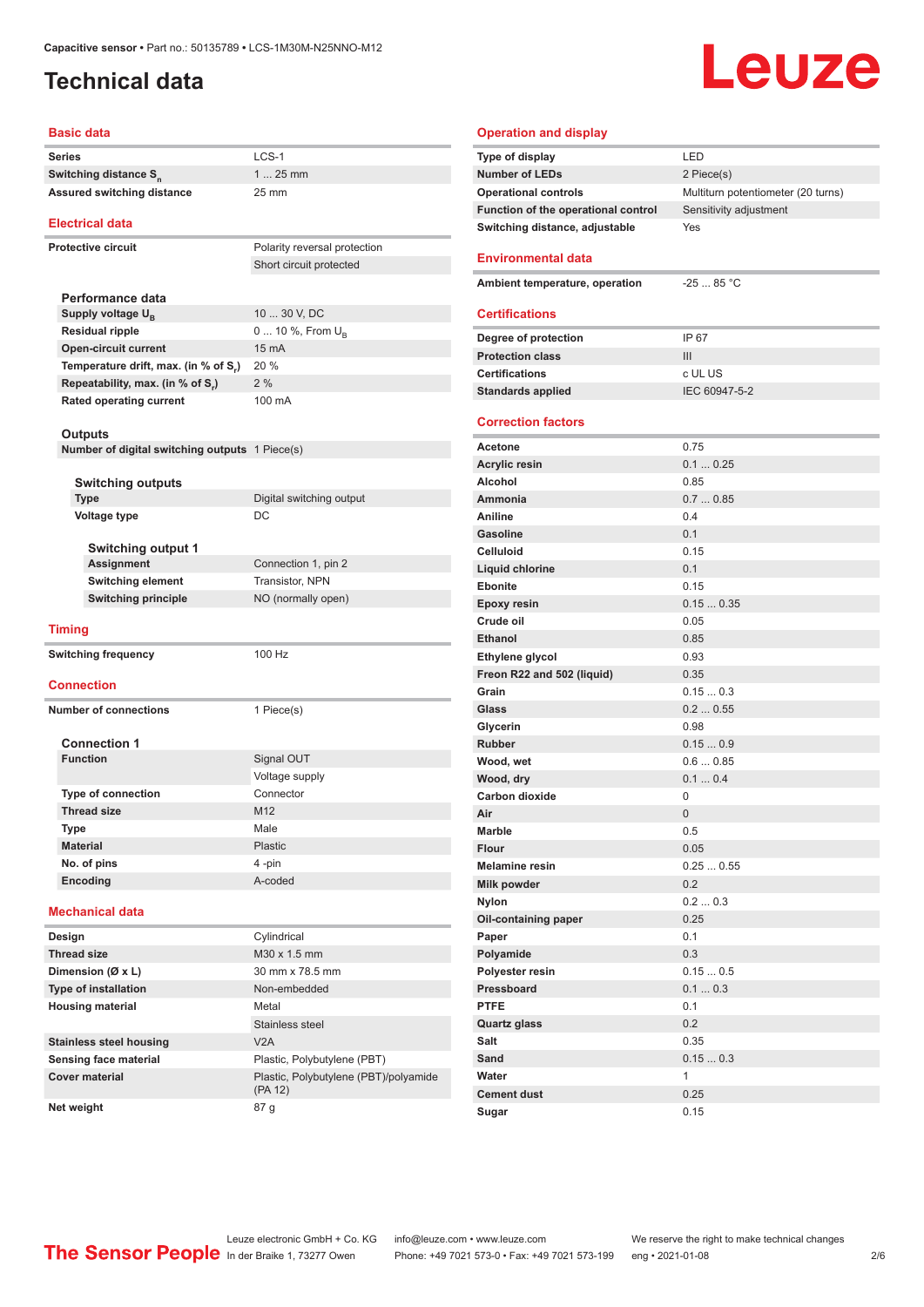### <span id="page-2-0"></span>**Technical data**

| <b>Customs tariff number</b> | 85365019 |
|------------------------------|----------|
| eCl@ss 5.1.4                 | 27270102 |
| eCl@ss 8.0                   | 27270102 |
| eCl@ss 9.0                   | 27270102 |
| eCl@ss 10.0                  | 27270102 |
| eCl@ss 11.0                  | 27270102 |
| <b>ETIM 5.0</b>              | EC002715 |
| <b>ETIM 6.0</b>              | EC002715 |
| <b>ETIM 7.0</b>              | EC002715 |

### **Dimensioned drawings**

All dimensions in millimeters





- 1 Active surface
- 2 Housing
- 3 Cover
- 4 Potentiometer
- 5 Green LED, operating voltage display
- 6 Yellow LED, function indicator

### **Electrical connection**

#### **Connection 1**

| <b>Function</b>    | Signal OUT     |
|--------------------|----------------|
|                    | Voltage supply |
| Type of connection | Connector      |
| <b>Thread size</b> | M12            |
| <b>Type</b>        | Male           |
| <b>Material</b>    | Plastic        |
| No. of pins        | 4-pin          |
| Encoding           | A-coded        |

Leuze electronic GmbH + Co. KG info@leuze.com • www.leuze.com We reserve the right to make technical changes<br>
The Sensor People in der Braike 1, 73277 Owen Phone: +49 7021 573-0 • Fax: +49 7021 573-199 eng • 2021-01-08 Phone: +49 7021 573-0 • Fax: +49 7021 573-199 eng • 2021-01-08 3/6

Leuze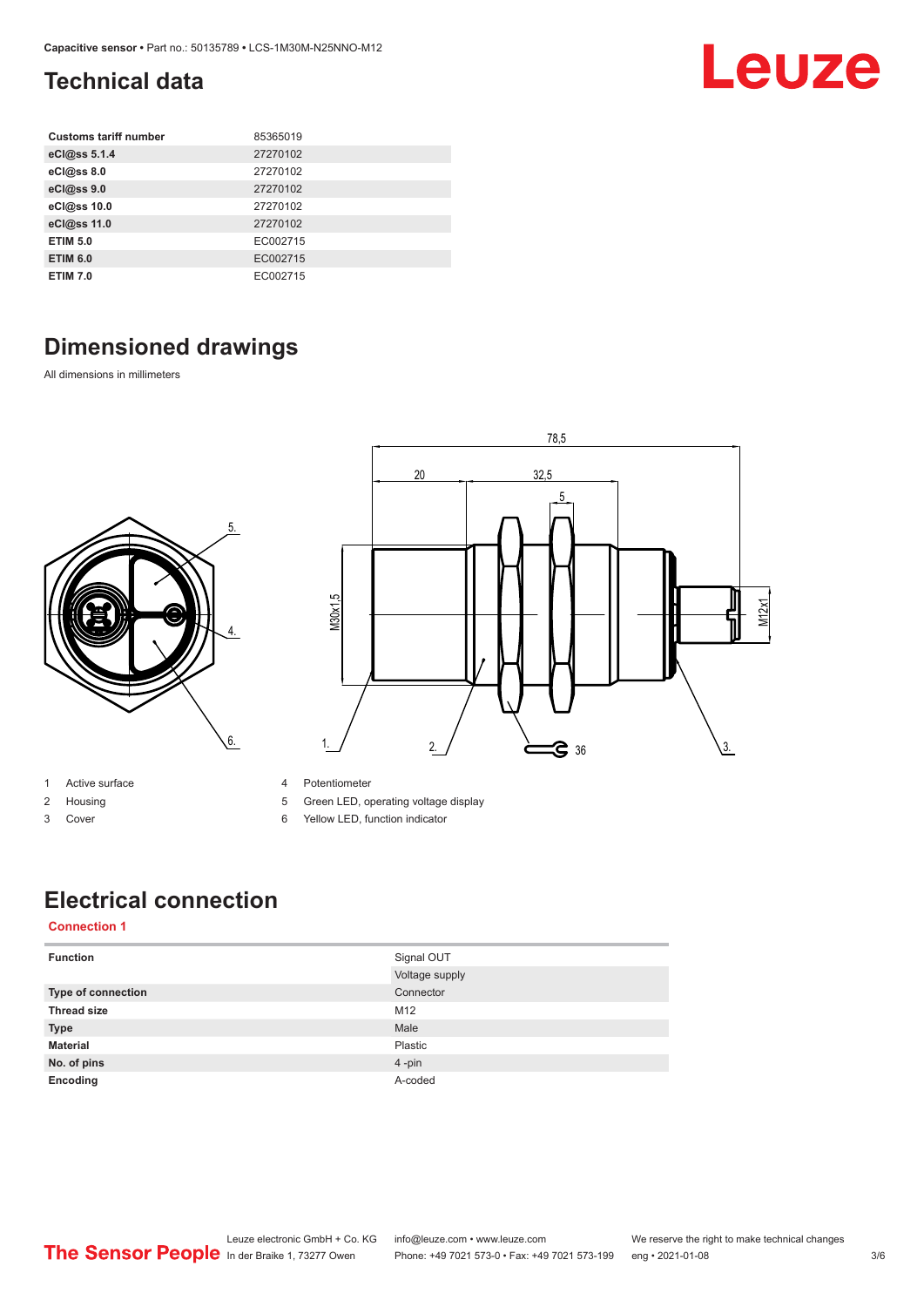#### <span id="page-3-0"></span>**Electrical connection**

|            | =וסטווווטטו ווטטווווטט |                          |   |
|------------|------------------------|--------------------------|---|
| <b>Pin</b> | <b>Pin assignment</b>  | <b>Conductor color</b>   |   |
|            | +1030 V DC             | <b>Brown</b>             | ø |
|            | n.c.                   | $\overline{\phantom{0}}$ |   |
|            | <b>GND</b>             | <b>Blue</b>              |   |

#### **Circuit diagrams**



**4** OUT Black

#### **Operation and display**

| <b>LED</b>     | Display                  | <b>Meaning</b>                   |
|----------------|--------------------------|----------------------------------|
|                | Green, continuous light  | Ready                            |
| $\overline{2}$ | Yellow, continuous light | Switching output/switching state |

#### **Part number code**

Part designation: **LCS-ABBBC-DDDEFF-GHHHIJJJ KK**

| <b>LCS</b>   | <b>Operating principle</b><br>LCS: capacitive sensor                                                                                                                                                                                                                                                                                                                                                                                                                                                                                                                                                                                                                                                                                                                                                                       |
|--------------|----------------------------------------------------------------------------------------------------------------------------------------------------------------------------------------------------------------------------------------------------------------------------------------------------------------------------------------------------------------------------------------------------------------------------------------------------------------------------------------------------------------------------------------------------------------------------------------------------------------------------------------------------------------------------------------------------------------------------------------------------------------------------------------------------------------------------|
| A            | <b>Series</b><br>1: series 1 "Extended"<br>2: series 2 "Advanced"                                                                                                                                                                                                                                                                                                                                                                                                                                                                                                                                                                                                                                                                                                                                                          |
| <b>BBB</b>   | Design<br>M12: series with M12 x 1 external thread<br>M18: series with M18 x 1 external thread<br>M30: series with M30 x 1.5 external thread<br>Q40: series in cubic design, length 40 mm<br>Q54: series in cubic design, length 54 mm                                                                                                                                                                                                                                                                                                                                                                                                                                                                                                                                                                                     |
| $\mathbf{C}$ | <b>Housing material</b><br>B: brass<br>M: metal<br>P: plastic/PBT<br>T: PTFE                                                                                                                                                                                                                                                                                                                                                                                                                                                                                                                                                                                                                                                                                                                                               |
| <b>DDD</b>   | Measurement range / type of installation<br>F03: typ. range limit 3.0 mm / embedded installation<br>F04: typ. range limit 4.0 mm / embedded installation<br>F05: typ. range limit 5.0 mm / embedded installation<br>F06: typ. range limit 6.0 mm / embedded installation<br>F08: typ. range limit 8.0 mm / embedded installation<br>F10: typ. range limit 10.0 mm / embedded installation<br>F15: typ. range limit 15.0 mm / embedded installation<br>F20: typ. range limit 20.0 mm / embedded installation<br>N06: typ. range limit 6.0 mm / non-embedded installation<br>N08: typ. range limit 8.0 mm / non-embedded installation<br>N15: typ. range limit 15.0 mm / non-embedded installation<br>N25: typ. range limit 25.0 mm / non-embedded installation<br>N30: typ. range limit 30.0 mm / non-embedded installation |
| Е            | <b>Output function</b><br>B: NC and NO contact<br>N: NPN<br>P:PNP                                                                                                                                                                                                                                                                                                                                                                                                                                                                                                                                                                                                                                                                                                                                                          |

## Leuze

 $\mathbb{K}_4$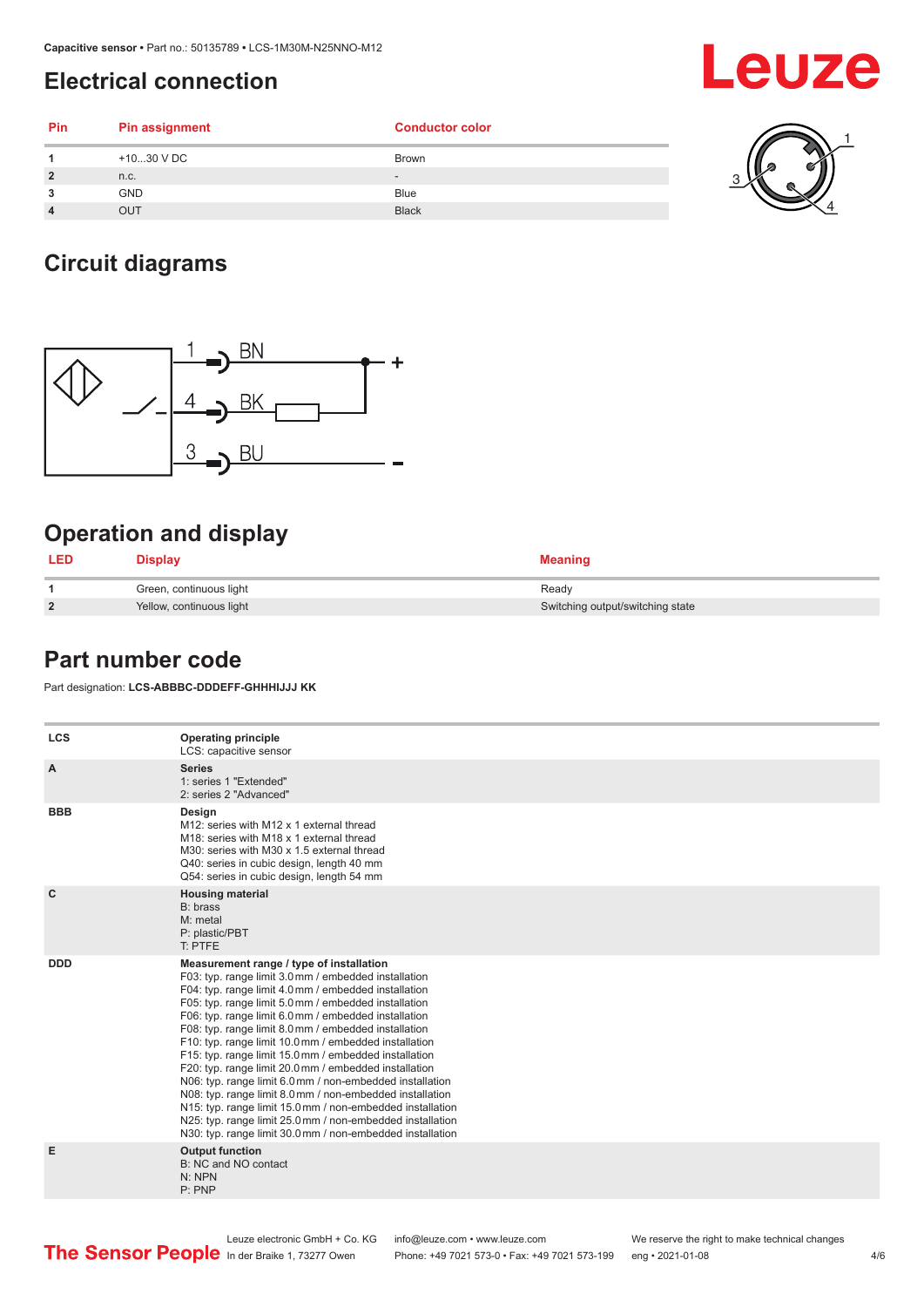#### <span id="page-4-0"></span>**Part number code**



| FF           | Switching<br>NC: normally closed contact<br>NO: normally open contact<br>NP: programmable    |
|--------------|----------------------------------------------------------------------------------------------|
| G            | <b>Connection cable</b><br>K: cable<br>n/a: no cable                                         |
| <b>HHH</b>   | Cable length<br>020: length 2,000 mm<br>003: length 300 mm<br>n/a: no cable                  |
| $\mathbf{I}$ | <b>Cable material</b><br>P: PUR<br>T: PTFE<br>V: PVC                                         |
| <b>JJJ</b>   | <b>Electrical connection</b><br>M08: M8 connector, 3-pin<br>M12: M12 connector, 4-pin (plug) |
| <b>KK</b>    | <b>Special equipment</b><br>L: IO-Link interface<br>T: teach-in<br>n/a: no special equipment |
| <b>Note</b>  |                                                                                              |
|              | A list with all available device types can be found on the Leuze website at www.leuze.com.   |

#### **Notes**

| Observe intended use!                                                                                                                                                                                                            |
|----------------------------------------------------------------------------------------------------------------------------------------------------------------------------------------------------------------------------------|
| $\%$ This product is not a safety sensor and is not intended as personnel protection.<br>$\%$ The product may only be put into operation by competent persons.<br>$\%$ Only use the product in accordance with its intended use. |

#### **Accessories**

### Connection technology - Connection cables

|  | Part no. | <b>Designation</b>     | <b>Article</b>   | <b>Description</b>                                                                                                                                         |
|--|----------|------------------------|------------------|------------------------------------------------------------------------------------------------------------------------------------------------------------|
|  | 50130654 | KD U-M12-4A-P1-<br>020 | Connection cable | Connection 1: Connector, M12, Axial, Female, A-coded, 4-pin<br>Connection 2: Open end<br>Shielded: No<br>Cable length: 2,000 mm<br>Sheathing material: PUR |
|  | 50130657 | KD U-M12-4A-P1-<br>050 | Connection cable | Connection 1: Connector, M12, Axial, Female, A-coded, 4-pin<br>Connection 2: Open end<br>Shielded: No<br>Cable length: 5,000 mm<br>Sheathing material: PUR |